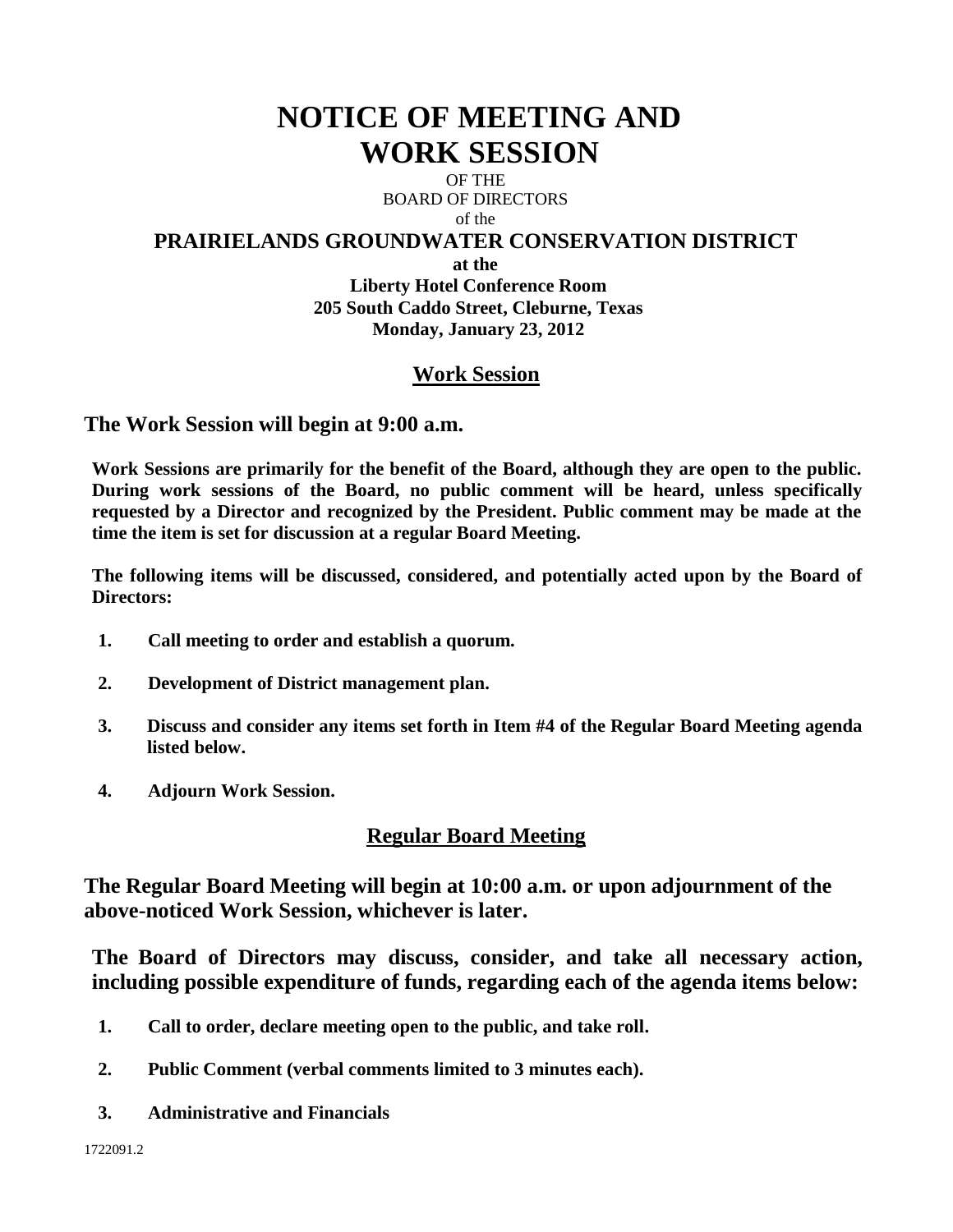**A. Consent Agenda (Note: These items may be considered and approved by one motion of the Board. Directors may request to have any consent item removed from the consent agenda for consideration and possible action as a separate agenda item):**

- 1. Approve minutes of the December 12, 2011, board meeting and work session.
- 2. Approve monthly invoices and payment of bills.
- 3. Approve current budget report.
- 4. Approve reimbursement of director expenses.
- **B. Approve monthly invoices and payment of bills**
- **C. Approve any item removed from Consent Agenda**
- **4. Committee Reports to the Board of Directors (the Board may discuss and take action on any item listed under a committee report):**

#### **A. Rules and Bylaws Committee:**

- 1. Brief the Board on the Committee's activities since the last regular Board meeting.
- 2. Update on informing well owners regarding their duties under the District's Temporary Rules.

#### **B. Budget and Finance Committee:**

- 1. Brief the Board on the Committee's activities since the last regular Board meeting.
- 2. Update on strategy to communicate with highest groundwater producers in Ellis, Hill, Johnson, and Somervell Counties regarding temporary rules and fee payment.
- 3. Update on District's current banking activities and accounts.

#### **C. Policy and Personnel Committee:**

- 1. Brief the Board on the Committee's activities since the last regular Board meeting.
- 2. Update on hiring field employees for the District.
- 3. Update regarding retirement plans for District employees.
- 4. Performance review, compensation and benefits of District's General Manager

#### **D. Building and Facilities Committee:**

- 1. Brief the Board on the Committee's activities since the last regular Board meeting.
- 2. Update on status of setting up District's new main office.
- 3. Update on purchase or lease of equipment, furniture, supplies, and services for District office, including District internet website, GIS software, GPS, water level monitoring equipment, and District vehicle.

#### **E. Conservation and Public Awareness Committee:**

- 1. Brief the Board on the Committee's activities since the last regular Board meeting.
- 2. Update on progress from LRPR.

#### **F. Groundwater Monitoring and Database Committee:**

- 1. Brief the Board on the Committee's activities since the last regular Board meeting.
- 2. Update on work related to geodatabase and web-based application, and status of well registration within the District, including authorization to enter into agreement with Aquaveo for continued maintenance of geodatabase and web-based application.